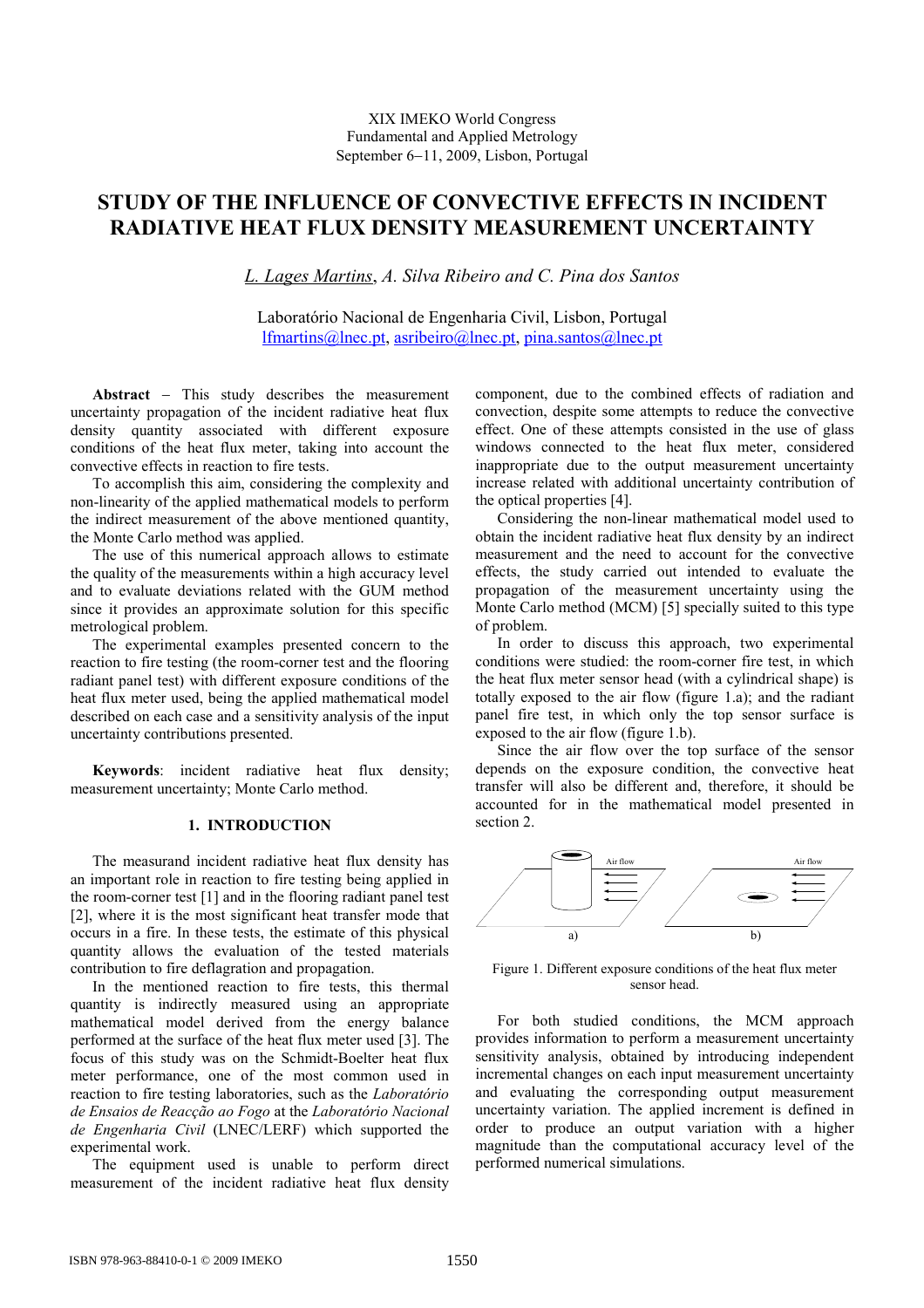## 2. INCIDENT RADIATIVE HEAT FLUX DENSITY MEASUREMENT MODEL

The establishment of the incident radiative heat flux density measurement model implies performing an energy balance of the different heat transfer modes at the surface of the heat flux meter sensor head.

Figure 2 represents the surface and the control volume in which it is possible to identify the following heat transfer modes and corresponding heat flux densities:

- incident radiation,  $\varphi_{rad, inc}$ , generated by high temperature of the surrounding elements due to the reaction to fire test;
- reflected and emitted radiation by the surface of the heat flux meter sensor head,  $\varphi_{\text{rad, ref}}$  and  $\varphi_{\text{rad, em}}$ , respectively;
- convection on the sensor surface,  $\varphi_{\text{conv}}$ , generated by the air flow with temperature  $T_{\infty}$  and velocity  $u_{\infty}$ ;
- conduction,  $\varphi_{\text{cond}}$ , from the warm external surface to the cooled inner core.



Figure 2. Diagram of energy flux transfer at the sensor head and measurement influence quantities.

Assuming a steady-state condition, the energy balance can be expressed by the following mathematical model (the output quantity is the incident radiative heat flux density):

$$
\varphi_{\text{rad, inc}} = \varphi_{\text{rad, ref}} + \varphi_{\text{rad, em}} + \varphi_{\text{cond}} + \varphi_{\text{conv}}.
$$
 (1)

In the evaluation of the other radiative terms, the surface of the sensor head is considered diffuse and grey, i.e, the surface's absorptivity and emissivity are taken as independent from the radiation direction and wavelength. This assumption allows to establish an equivalence between the surface's emissivity,  $\varepsilon_{\rm s}$ , and absorptivity,  $\alpha_{\rm s}$ , being the reflected radiation heat flux density given by

$$
\varphi_{\text{rad, ref}} = (1 - \varepsilon_{\text{s}}) \varphi_{\text{rad, inc}} \,, \tag{2}
$$

and the emitted radiation heat flux density

$$
\varphi_{\text{rad, em}} = \varepsilon_{\text{s}} \sigma T_{\text{s}}^4 \,, \tag{3}
$$

where  $\sigma$  is the Stefan-Boltzmann constant and  $T_s$  is the surface temperature of the heat flux meter sensor head.

The evaluation of the conduction heat flux density estimate is obtained using expression (1) being based on the heat flux meter calibration. The LNEC/LERF heat flux meter is calibrated by the spherical black-body cavity

method, according with ISO 14934-2 (2006). This method establishes a procedure of decreasing the convective effect on the heat flux meter to a minimum in such a way that it can be considered neglectable. In this condition, the energy balance can be given by the following expression

$$
\varphi_{\text{rad, inc}} = \varphi_{\text{rad, ref}} + \varphi_{\text{rad, em}} + \varphi_{\text{cond}}.
$$
 (4)

The calibration provides data that can be used to determine a linear relation between the incident radiative heat flux density and the heat flux meter output electric tension,  $V$ ,

$$
\varphi_{\text{rad, inc}} = C V , \qquad (5)
$$

where  $C$  is the calibration constant.

Applying the previous expression together with expressions (2) and (3) to the energy balance, expression (5) allows to write the conduction heat flux density as

$$
\varphi_{\text{cond}} = \varepsilon_{\text{s}} \left( C V - \sigma T_{\text{s, cal}}^4 \right),\tag{6}
$$

in which  $T_{\text{sgal}}$  corresponds to sensor head surface temperature during calibration.

The convective term presented in expression (1) can be expressed in general as

$$
\varphi_{\text{conv}} = \overline{h}(T_s - T_\infty),\tag{7}
$$

where  $\overline{h}$  is the average convection heat transfer coefficient, being dependent on several parameters such as the surface geometry, the nature of the air flow (laminar or turbulent) and its thermophysical properties.

For both exposure conditions studied (displayed on figure 1), laminar air flow was considered and the thermophysical properties of the air flow refers to the film temperature (average temperature between the air flow temperature and the surface temperature of the heat flux meter sensor head). However, the surface geometry is different in each case, requiring the use of adequate convection coefficients.

According to [4], a reasonable coefficient estimate for the first exposure condition corresponds to

$$
\overline{h} = \frac{0.24 u_{\infty}^{\frac{2}{3}} k}{v^{\frac{2}{3}} d^{\frac{1}{3}}}, \qquad (8)
$$

where  $k$  and  $\nu$  are the air flow thermal conductivity and the cinematic viscosity at film temperature, respectively, and d is the sensor head diameter.

For the second exposure condition, the flat plate approach was considered and, according to [6], the average convection heat transfer coefficient in a laminar flow is given by

$$
\overline{h} = \frac{0,664 \, Re^{\frac{1}{2}} Pr^{\frac{1}{3}} k}{d} \,, \tag{9}
$$

being Re the Reynolds number and Pr the Prandtl number. This expression is valid only for  $0,6 \le Pr \le 50$ .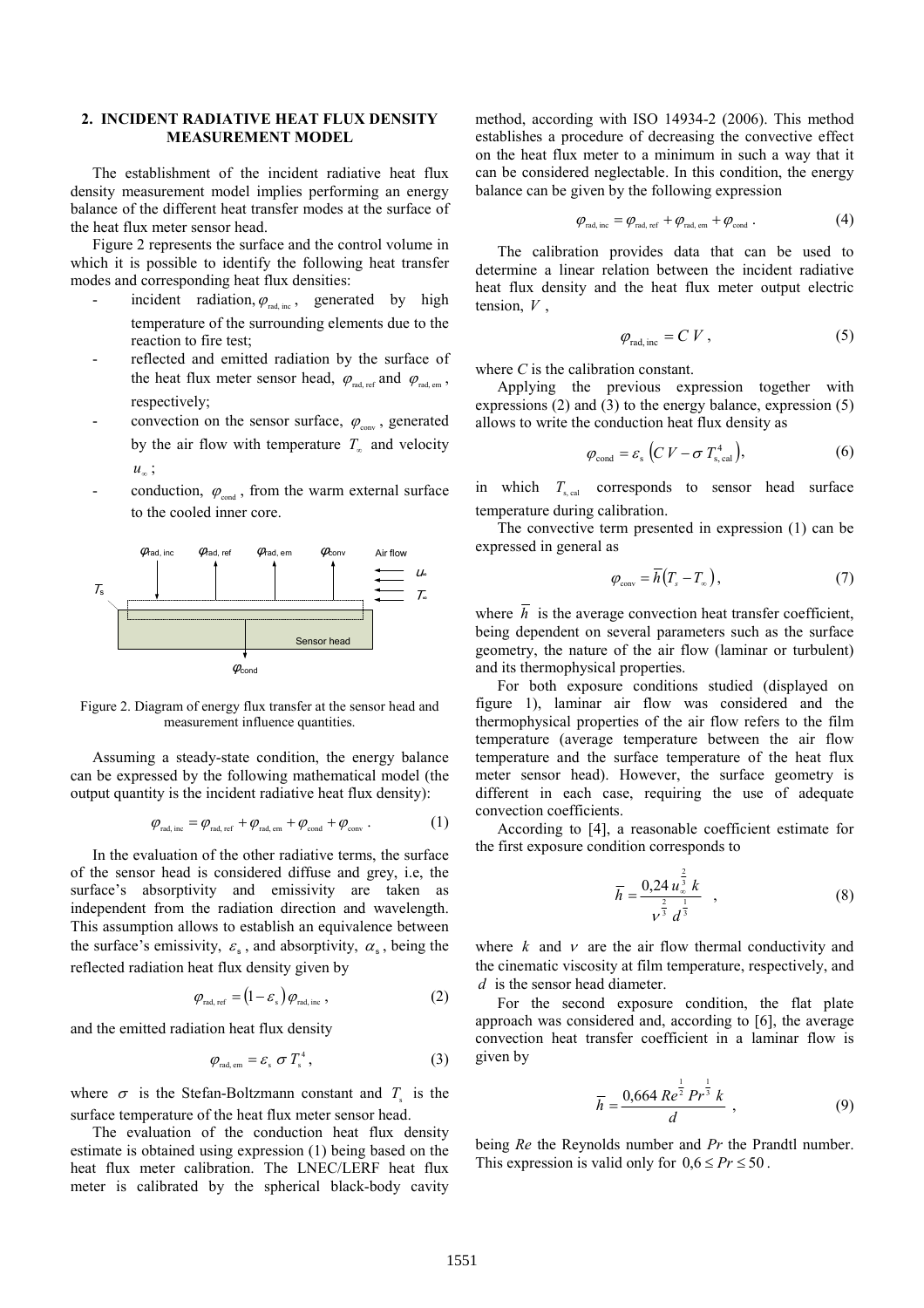Introducing the previous deducted expressions of the heat flux density terms into expression (1), the incident radiative heat flux density measurement model for the first exposure condition becomes

$$
\phi_{\text{rad,inc}} = \frac{1}{\varepsilon_s} \left[ \frac{0.24 \, u_s^{\frac{2}{3}} \, k}{v^{\frac{2}{3}} d^{\frac{1}{3}}} (T_s - T_\infty) + \varepsilon_s \, \sigma \left( T_s^4 - T_{s,\text{cal}}^4 \right) + \varepsilon_s \, CV \right],\tag{10}
$$

and for the second exposure condition

$$
\phi_{\text{rad,inc}} = \frac{1}{\varepsilon_{\text{s}}} \left[ \frac{0.664 Re^{\frac{1}{2}} Pr^{\frac{1}{3}} k}{d} (T_{\text{s}} - T_{\text{ex}}) + \varepsilon_{\text{s}} \sigma (T_{\text{s}}^4 - T_{\text{s, cal}}^4) + \varepsilon_{\text{s}} CV \right]. (11)
$$

## 3. EVALUATION OF THE MEASUREMENT UNCERTAINTY

#### 3.1 Probabilistic framework and calculation method

The above mathematical models (10) and (11) share almost all of the input quantities. In fact, the only exception is the Prandtl number, applied only in (11), considering that the Reynolds number can be obtained as a function of  $u_{\infty}$ , d and  $\nu$ . Therefore, both models can be illustrated by the same functional diagram exhibited in following figure.



Figure 3. Functional diagram for the two exposure conditions.

Regarding the exposition condition related with the room-corner test (figure 1.a), the probabilistic framework of the input quantities used in the MCM simulation (Table 1) is similar to the one adopted in [4] which follows the conventional GUM approach. The use of the same probabilistic assumptions allows a direct comparison between the evaluated measurement uncertainties obtained using both methods.

Several input estimates related with the heat flux meter output electric tension were studied in order to know the behaviour of the output quantity measurement uncertainty – incident radiative heat flux density – considering the nominal measuring interval of, approx.,  $2 \text{ kW} \cdot \text{m}^{-2}$  to 20 kW·m-2. This interval comprehends the incident radiative heat flux estimates usually obtained in the room-corner test.

The study of convective effects influence was developed using different estimates for the air flow temperature (from 289 K to 337 K) and for the air flow velocity (from  $0.3 \text{ m} \cdot \text{s}^{-1}$ )

to  $1,3 \text{ m·s}^{-1}$ ). Again, the same conditions adopted in [4] were considered, namely, the probability density functions (PDF) are all gaussian and the measurement uncertainties of  $d$ ,  $k$ , <sup>ν</sup> and σ are assumed to be neglectable within this framework.

Table 1. Probabilistic framework related with the input quantities in the room-corner test [4].

| Input quantity                                 | Estimates                       | PDF      | Relative     |
|------------------------------------------------|---------------------------------|----------|--------------|
|                                                |                                 |          | standard     |
|                                                |                                 |          | uncertainty  |
| $\varepsilon_{\rm s}$                          | 0,96                            |          | $\pm 3\%$    |
| $\mathcal{C}$                                  | 5132                            |          | $\pm 3\%$    |
| $(W \cdot m^{-2} \cdot mV^{-1})$               |                                 |          |              |
| $V$ (mV)                                       | 0.5; 1.0; 2.0; 3.0; 4.0         |          | $\pm 0.5 \%$ |
| $T_{\rm s, cal}$ (K)                           | 295                             | gaussian | $\pm 1\%$    |
| $T_{\rm s}$ (K)                                | 297                             |          | $\pm 2\%$    |
| $u_{\infty}$ (m·s <sup>-1</sup> )              | 0.3: 0.6: 0.9: 1.3              |          | $\pm 20 \%$  |
| $T_{\infty}$ (K)                               | 289; 320; 337                   |          | $\pm 10 \%$  |
| $d$ (m)                                        | 0,025                           |          |              |
| $k$ (W·m <sup>-1</sup> ·K <sup>-1</sup> )*     | $26.3 \times 10^{-3}$           |          |              |
| $v (m^2 \cdot s^{-1})^*$                       | $15,89 \times 10^{-6}$          |          |              |
| $\sigma$ (W·m <sup>-2</sup> ·K <sup>-4</sup> ) | 5,670 $\times$ 10 <sup>-8</sup> |          |              |

\* Estimates for a film temperature equal to 300 K.

 For the exposition condition related with the radiant panel test (figure 1.b), the input data was the one available at LNEC/LERF regarding the heat flux meter used (specially, the technical specifications and the calibration certificates) and the results obtained from the following experimental tests:

- surface temperature the use of a non-contact infrared thermometer has revealed that the surface temperature estimates on the heat flux meter sensor head (at the several reference positions and after establishing a steady-state condition) can change from  $390$  K to  $480$  K; the measurement uncertainty was estimated to be within  $\pm 2$  K (based on technical specifications);
- air flow velocity several attempts were made in order to measure the air flow velocity inside the test chamber (with the ventilation system activated and in the absence of combustion, since available measurement instruments such as the hot wire anemometer or the turbine anemometer can not withstand high temperatures); the obtained estimates were equal to zero for all reference measuring positions, considering a instrument resolution equal to  $0,1 \text{ m·s}^{-1}$ ; with the presence of combustion at the radiant panel it is expected that, due to the temperature gradient and, consequently, the air density gradient, free convection will occur and the air flow velocity will not be equal to zero; due to the lack of consistent experimental data, the probabilistic formulation for this quantity is considered to be identical to the one mentioned for the room-corner test (see table 1) in [4];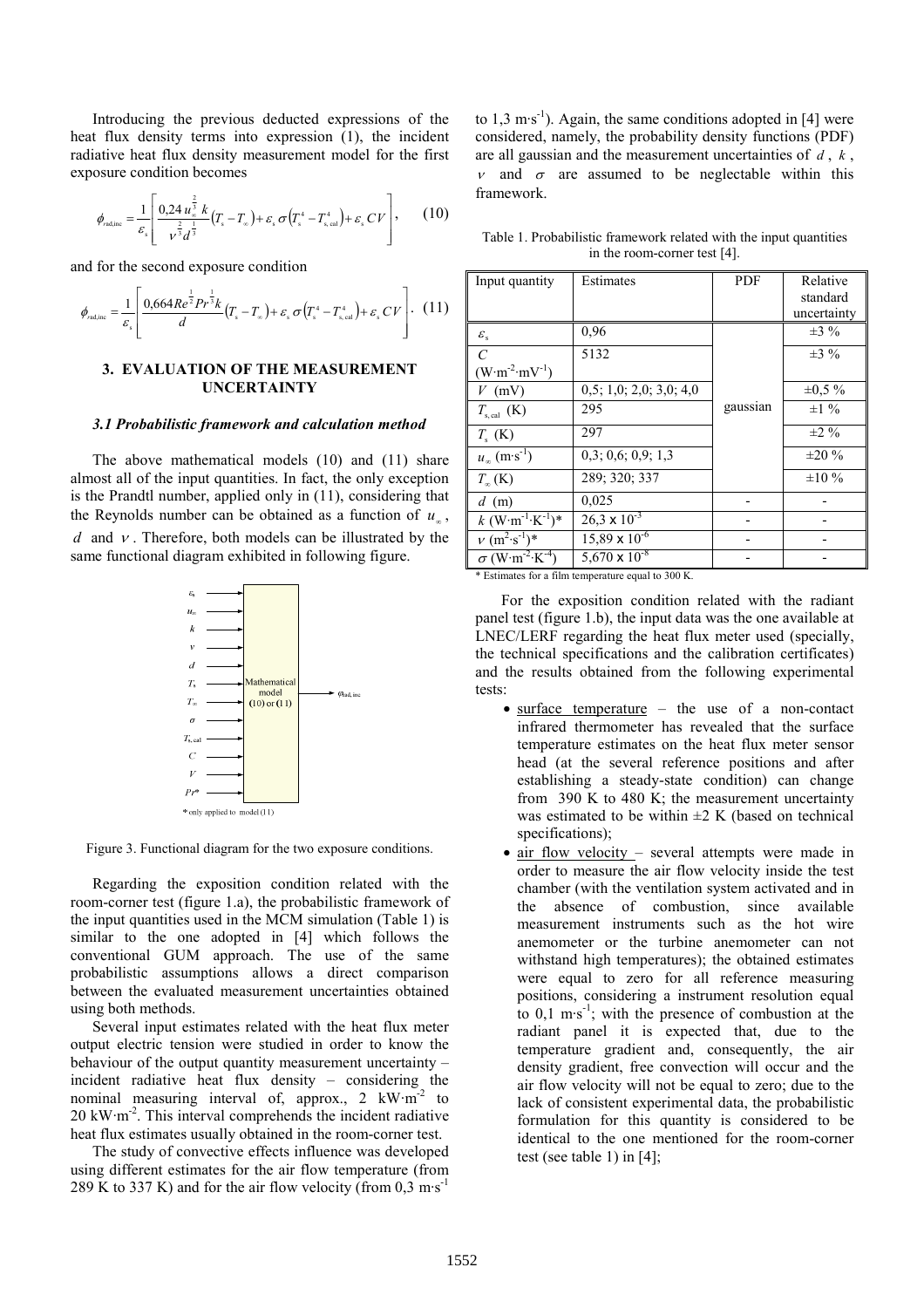• air flow temperature – the LNEC/LERF test chamber has a thermocouple at its upper part intended to measure air temperature inside the chamber; experimental data related with this measurand shows that the air temperature in this region can rise up to 400 K ( $\approx$  127 °C) with a experimental standard deviation of  $\pm 8$  K; since the measurement of heat flux density is performed at the lower part of the test chamber, close to the air inlet (usually the ambient temperature is near 300 K, i.e., 27 ºC), it is considered that the input temperature estimate can change between 300 K and 400 K and that the measurement uncertainty is given by the above experimental standard deviation.

Taking into account the estimates of  $T_s$  and  $T_\infty$ , the film temperature can change between 350 K and 450 K and the thermophysical properties of the air flow will change accordingly. For this reason, the probabilistic formulation of  $k$ , Pr and  $v$  is based on uniform PDFs in which all thermophysical properties values [6] between 350 K and 450 K are considered equally probable.

Table 2 summarizes the probabilistic information of the several accounted input variables used in the development of MCM calculation stage.

Table 2. Probabilistic description of the input quantities in the flooring radiant panel test.

| Input quantity                                   | Estimates                         | PDF      | Standard                     |
|--------------------------------------------------|-----------------------------------|----------|------------------------------|
|                                                  |                                   |          | uncertainty                  |
| $\varepsilon_{\rm s}$                            | 0.945                             | uniform  | $\pm 0.003$                  |
| $\mathcal{C}$                                    | 553.5                             |          | $\pm$ 1.5 %                  |
| $(W \cdot m^{-2} \cdot mV^{-1})$                 |                                   |          |                              |
| $V$ (mV)                                         | 2; 4; 6                           |          | $\pm 0,004$                  |
| $T_{\rm s, cal}$ (K)*                            | 295                               |          | $±$ 3                        |
| $T_{\rm c}$ (K)                                  | 390; 450; 480                     | gaussian | $\pm$ 2.                     |
| $u_{\infty}$ (m·s <sup>-1</sup> )                | 0,3;0,6;0,9                       |          | $\pm 20 \%$                  |
| $T_{\infty}$ (K)                                 | 300; 350; 400                     |          | $\pm 8$                      |
| $d$ (m)                                          | 0.02500                           |          | $\pm 0,00002$                |
| $k$ (W·m <sup>-1</sup> ·K <sup>-1</sup> )        | $33,9 \times 10^{-3}$             |          | $\pm 2.2 \times 10^{-3}$     |
| Pr                                               | 0.693                             | uniform  | ± 0,004                      |
| $v (m^2 \cdot s^{-1})$                           | $26.7 \times 10^{-6}$             |          | $\pm$ 3,3 x 10 <sup>-6</sup> |
| $\sigma$ (W·m <sup>-2</sup> ·K <sup>-4</sup> )** | 5,670 4 $\times$ 10 <sup>-8</sup> | gaussian | $\pm$ 4 x 10 <sup>-13</sup>  |
| * As mentioned in [4].                           |                                   |          |                              |

\*\* As mentioned in [7].

MCM accuracy is strongly dependent on the quality of the tools used to perform the computational work. For the present studies the Mersenne Twister pseudo-random generator [8] was used, being able to generate numerical sequences with a dimension of  $10<sup>6</sup>$  elements, and validated algorithms to perform the probability distributions conversions and the output sorting were used in accordance with [9]. The computational accuracy level of the numerical simulations was achieved using [10].

#### 3.2 Achieved results and sensitivity analysis

The following results presented were obtained from several studies carried out regarding the room-corner test and the radiant panel test, considering the two exposure conditions (displayed on figure 1). Numerical simulations based on MCM were developed in order to obtain measurement uncertainties estimates.

The first set of results is related with the room-corner test, obtained considering that a gaussian PDF describes the probabilistic behaviour of incident radiative heat flux density. Figures 4 to 6 present the 95 % expanded measurement uncertainty with a computational accuracy level lower than  $\pm 0.02$  kW·m<sup>-2</sup>.



 Figure 4. Expanded measurement uncertainties (95 %) for  $\hat{T}_{\infty} = 289 \text{ K}.$ 



Figure 5. Expanded measurement uncertainties (95 %) for  $\hat{T}_{\infty} = 320 \text{ K}.$ 



Figure 6. Expanded measurement uncertainties (95 %) for  $\hat{T}_{\infty} = 337 \text{ K}.$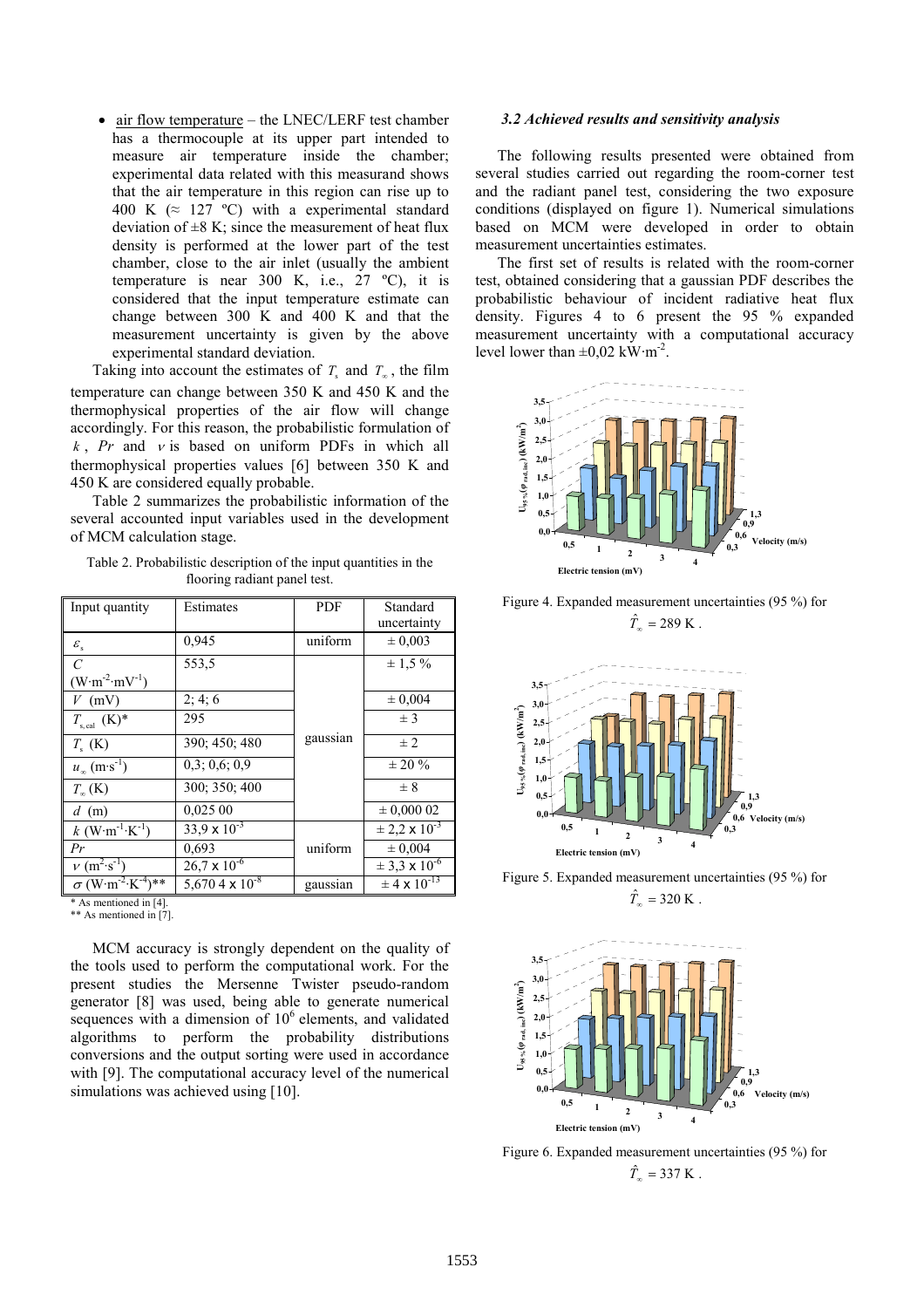The results obtained show that the expanded measurement uncertainty of the incident radiative heat flux density quantity can change between  $\pm 1,0$  kW·m<sup>-2</sup> to  $\pm 3.0$  kW·m<sup>-2</sup> for the measuring interval of 2 kW·m<sup>-2</sup> to  $20 \text{ kW} \cdot \text{m}^{-2}$  (being the highest value obtained for estimates close to 20 kW $\cdot$ m<sup>-2</sup>).

In terms of convective effects, it is possible to establish a direct relation between the measurement uncertainty and the air flow velocity in the studied measuring interval. The same effect can be observed for the air flow temperature but with a lower magnitude.

The same probabilistic information as in [4] also provides a comparison between the two uncertainty calculation methods. According with the reference above mentioned "... an estimated relative uncertainty of 7 % - 25 % when the total heat flux is above 5  $kW·m<sup>-2</sup>$ . Near flashover conditions, 20  $kW·m<sup>-2</sup>$ , the relative uncertainty is estimated to be  $7\%$  -  $8\%$ .". The MCM results are summarized in table 3.

Table 3. Relative standard measurement uncertainties obtained using the MCM.

| Incident radiative heat flux<br>density level | <b>Relative standard</b><br>measurement uncertainty |
|-----------------------------------------------|-----------------------------------------------------|
| 5 kW $\cdot$ m <sup>-2</sup>                  | 9 % to 26 %                                         |
| $10 \text{ kW} \cdot \text{m}^{-2}$           | 5 % to 14 %                                         |
| $15 \text{ kW} \cdot \text{m}^{-2}$           | 4 % to 10 %                                         |
| 20 kW $\cdot$ m <sup>-2</sup>                 | 4 % to 8 %                                          |

The relative uncertainty interval predicted by [4] is in good agreement with the results obtained by the MCM for a  $5 \text{ kW} \cdot \text{m}^{-2}$  level. For the remaining levels up to 15 kW $\cdot \text{m}^{-2}$ , the relative measurement uncertainty tends to be lower than the solution provided by the GUM method. The same observation can be made for the 20 kW·m-2 level, in particular, when considering the lowest estimates for the air flow velocity and temperature.

Figure 7 presents the sensitivity analysis results regarding the expanded measurement uncertainty of the incident radiative heat flux density quantity (for an estimate close to 10 kW $\cdot$ m<sup>-2</sup>) considering independent increases in input quantity uncertainty contributions.



The results obtained show that air flow temperature is the most significant contribution to the radiative heat flux density measurement uncertainty. It is followed by the calibration constant, the temperature of the heat flux meter sensor head and the output electric tension. The remaining

input quantities have neglectable influence on the output measurement uncertainty. These results are, again, in agreement with the trends found in [4] based on the GUM approach.

Figures 8 to 10 represent the expanded measurement uncertainty (in a 95 % confidence interval) obtained using the MCM for the radiant panel test exposition condition. The shape of the incident radiative heat flux quantity PDF is considered as gaussian for all the input estimates, and the computational accuracy level is below  $\pm 0.01 \text{ kW} \cdot \text{m}^{-2}$ .



Figure 8. Expanded measurement uncertainties (95 %) for  $\hat{T}_{\infty} = 300 \text{ K}.$ 



Figure 9. Expanded measurement uncertainties (95 %) for  $\hat{T}_{\infty} = 350 \text{ K}.$ 



Figure 10. Expanded measurement uncertainties (95 %) for  $\hat{T}_{\infty} = 400 \text{ K}.$